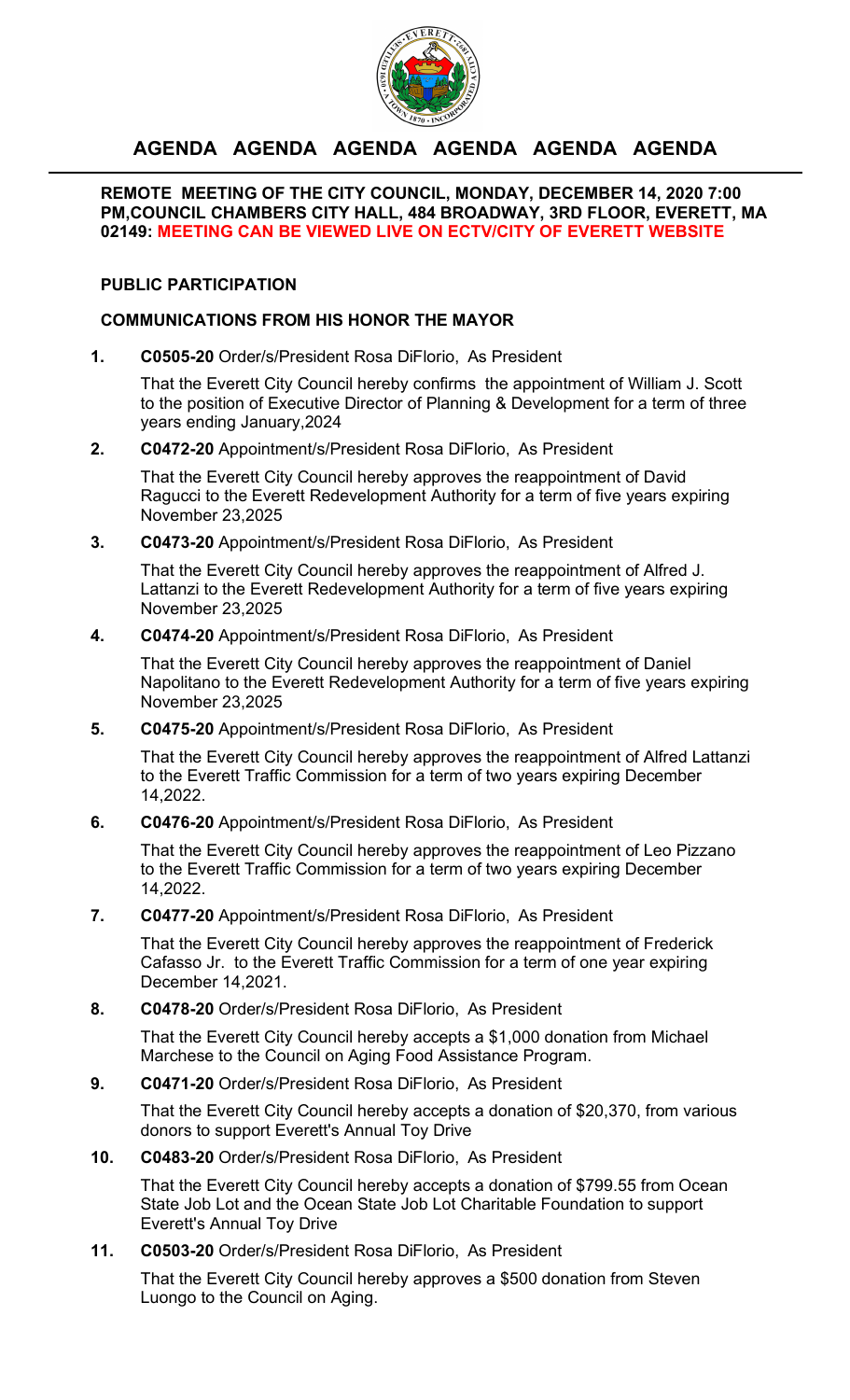**12. C0504-20** Order/s/President Rosa DiFlorio, As President

That the Everett City Council hereby approves a \$500 donation from Steven Luongo to the Offices of Human Services

#### **PETITIONS AND LICENSES**

**13. C0506-20** Petition/s/President Rosa DiFlorio, As President

That the Everett City Council hereby approves the renewal of a class one motor vehicle dealer license for Honda cars of Boston at 100 Broadway

**14. C0479-20** Petition/s/President Rosa DiFlorio, As President

That the Everett City Council hereby approves the renewal of a class two motor vehicle dealer license for Ferry St. Auto Sales at 152 Ferry St

**15. C0480-20** Petition/s/President Rosa DiFlorio, As President

That the Everett City Council hereby approves the renewal of a class two motor vehicle dealer license for Ferry St. Service Auto Sales at 464 Ferry St

**16. C0481-20** Petition/s/President Rosa DiFlorio, As President

That the Everett City Council hereby approves the renewal of a class two motor vehicle dealer license for Everett Auto Gallery at 1993 Revere beach Pkwy

**17. C0484-20** Petition/s/President Rosa DiFlorio, As President

That the Everett City Council hereby approves the renewal of a class two motor vehicle dealer license for Carlider USA LLC

**18. C0485-20** Petition/s/President Rosa DiFlorio, As President

That the Everett City Council hereby approves the renewal of a class two motor vehicle dealer license for NE Body Works Inc. at 36 Mystic St

**19. C0486-20** Petition/s/President Rosa DiFlorio, As President

That the Everett City Council hereby approves the renewal of a class three motor vehicle dealer license for Second St Iron & Metals at 285 Second St.

**20. C497-20** Petition/s/President Rosa DiFlorio, As President

That the Everett City Council hereby approves the renewal of a class two motor vehicle dealer license for Caruso automotive at 49 Robin St

**21. C0483-20** Petition/s/President Rosa DiFlorio, As President

That the Everett City Council hereby approves of the renewal of an inn holder license for Envision Hotel at 1834 Revere Beach Pkwy

**22. C0496-20** Petition/s/President Rosa DiFlorio, As President

That the Everett City Council hereby approves the renewal of a redemption license for Le Redemption Center Inc. at 74 Spring St

**23. C0498-20** Petition/s/President Rosa DiFlorio, As President

That the Everett City Council hereby approves a lodging house license renewal for the Glendale at 322-324 Ferry St

**24. C0499-20** Petition/s/President Rosa DiFlorio, As President

That the Everett City Council hereby approves a lodging house license renewal for the Newport Lodging House at 59 Chelsea St

**25. C0500-20** Petition/s/President Rosa DiFlorio, As President

That the Everett City Council hereby approves a lodging house license renewal for The Marlboro at 51 Chelsea St

**26. C0501-20** Petition/s/President Rosa DiFlorio, As President

That the Everett City Council hereby approves the renewal of a special license for extended hours of operation for Love Hotdog at 1865 revere Beach Pkwy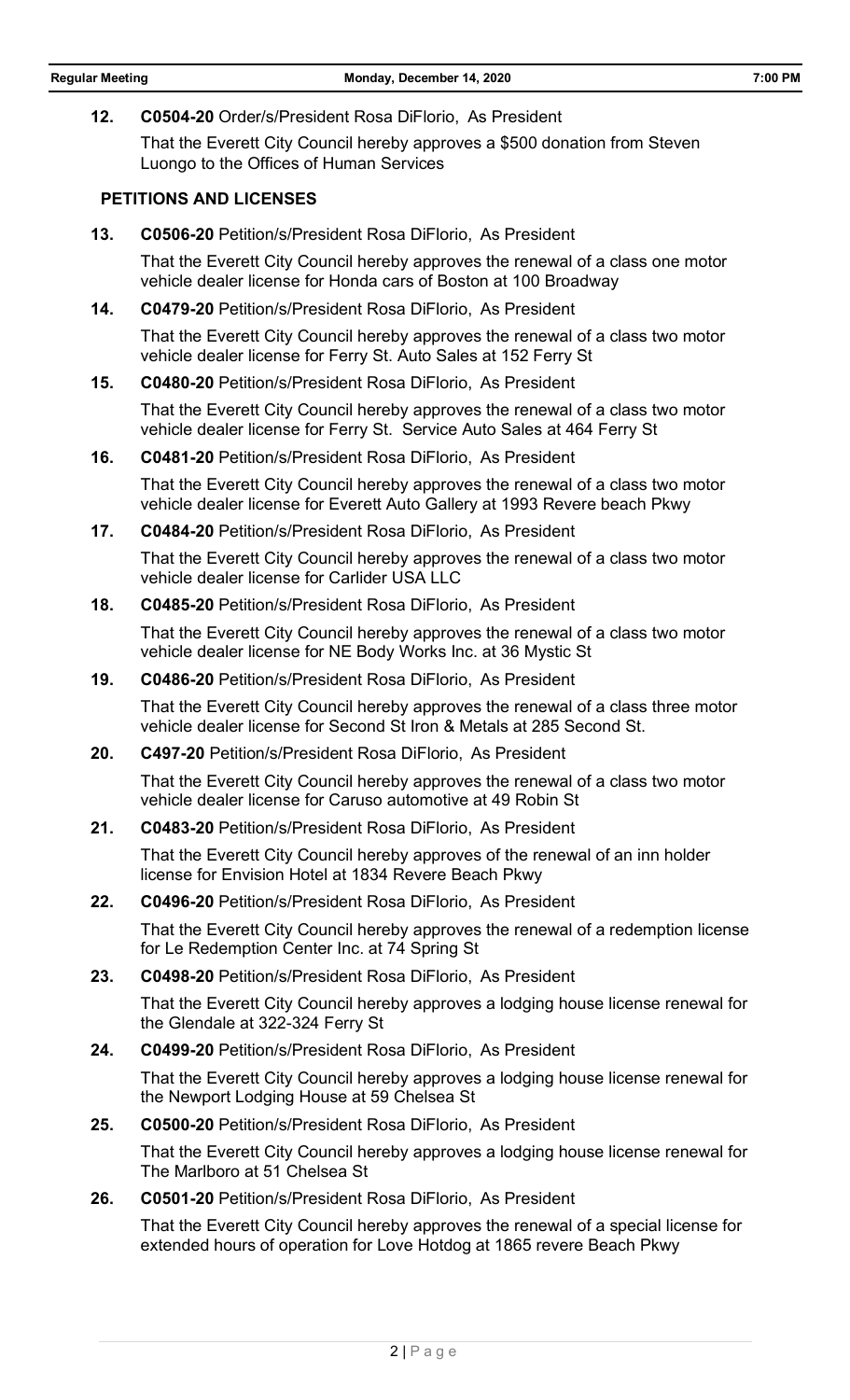#### **27. C0502-20** Petition/s/President Rosa DiFlorio, As President

That the Everett City Council hereby approves a new class two motor vehicle dealer license for Boston Motor Sports at 47 Mystic St

#### **COMMITTEE REPORTS**

#### **COMMITTEE ON LEGISLATIVE AFFAIRS AND ELECTIONS**

**28. C0458-20** Order/s/President Rosa DiFlorio, As President

That the Everett City Council hereby approves the appropriation of \$1,901,803 for the purpose of paying the costs of energy efficiency improvements to various Cityowned buildings

### **29. C0457-20** Order/s/President Rosa DiFlorio, As President

That the Everett City Council hereby approves the 15-year Ameresco Energy saving contract

#### **30. C0425-20** Resolution/s/Councilor Ward 6 Michael J. McLaughlin

That the City Council consider the possibility of creating the position of Vice President for the year 2021

**31. C0434-20** Ordinance/s/Councilor Gerly Adrien

That the Everett City Council hereby approves the following Snow Removal Ordinance with amendments

**32. C0327-20** Ordinance/s/Councilor Stephanie Martins

That the Seven Acre Park be designated as a Fenced-in Dog Park.

**33. C0177-20** Ordinance/s/President Rosa DiFlorio, As President

That the Everett City Council hereby enact pursuant to Chapter 356 of the Acts of 2016 authorizing the City of Everett to establish an affordable housing linkage ordinance.

**34. C0364-20** Resolution/s/Councilor Ward 6 Michael J. McLaughlin

That the City require all future appointments to a board/commission to have been a resident of Everett ,prior to being appointed for that particular position.

**35. C0423-20** Resolution/s/Councilor Ward 6 McLaughlin, President DiFlorio

That the Everett City Council consider moving their deadline for items to appear on the agenda from the Thursday before the meeting at 11AM, to the Wednesday before the meeting at 5PM

**36. C0431-20** Ordinance/s/President Rosa DiFlorio, As President

That the Everett City Council hereby amends the zoning ordinance as follows: Section 18-149 Citywide Resident Sticker Program

#### **COMMITTEE ON WAYS & MEANS**

**37. C0430-20** Resolution/s/Councilor Ward 6 Michael J. McLaughlin

That the CFO and Superintendent of schools and property owner of the Devens School to appear at the next Ways and Means Committee meeting to discuss in full the agreement and terms between the City, School and property owner of the Devens School property.

**38. C0432-20** Resolution/s/Councilor Gerly Adrien

The City Council, in support of the favorable vote of the School Committee, requests the sum of \$471,140 be transferred and appropriated from the Budgetary Fund Balance (Free Cash) to the applicable School Department line items. The requested amount is the school district's PPE and chromebook reimbursement through FEMA and the CARES Act.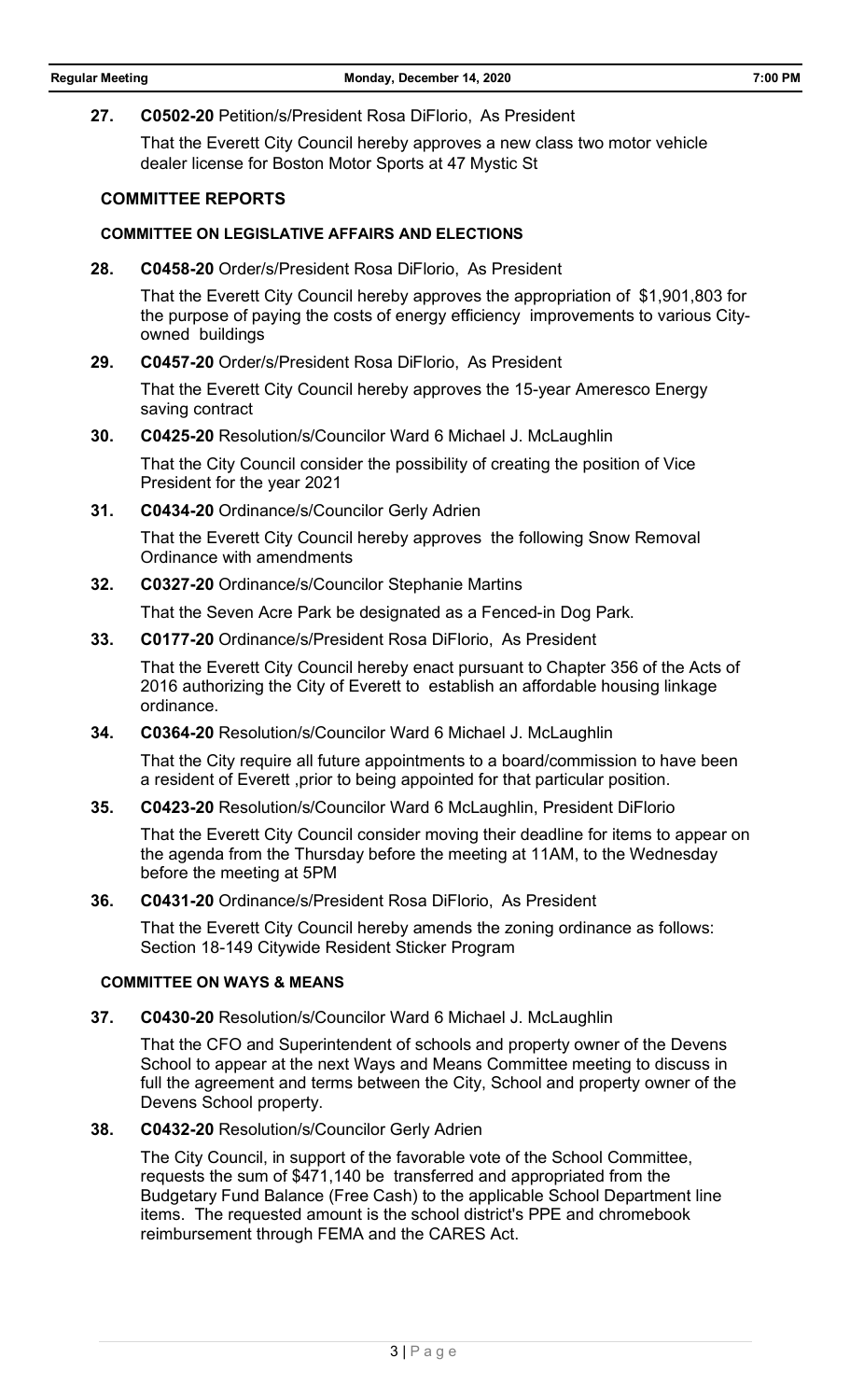#### **COMMITTEE OF THE WHOLE**

**39. C0411-20** Order/s/President Rosa DiFlorio, As President

That the Everett City Council hereby approves the transfer of \$300,000 from the Everett public School's Special Education Transportation Account to the School Department's foundation budget.

### **UNFINISHED BUSINESS**

**40. C0005-1-20** Order/s/Councilor Wayne A. Matewsky /Rosa DiFlorio

That the Everett City Council hereby amends the City of Everett Home Rule Charter amending subsections of Charter Sections 2,4,7& 8, in regards to City Council, School Committee, & the Mayor

#### **41. C0229-20** Ordinance/s/Councilor Stephanie Martins

That the Section 3-2 of the Animal Control Ordinance be updated to allow for dogs to be off-leash at certain designated public spaces.

**42. C0272-20** Ordinance/s/Councilor Stephanie Martins

Review Animal Control ordinance to add section about Pest Control and setting traps outside for squirrels and raccoons. Due to high temperatures in the summer, trapped animals must be removed in a humane manner before the end of the day or a fee will be assessed to the pest control company.

### **43. C0409-20** Resolution/s/Councilman Michael K. Marchese

That Sergeant Gaff, of the Traffic Commission appear at the next meeting to discuss parking ordinances and parking fees that need to be updated.

#### **44. C0268-20** Ordinance/s/Councilor Stephanie Martins

An Ordinance establishing an Everett Housing Trust Fund.

### **NEW BUSINESS**

### **45. C0487-20** Ordinance/Councilor Fred Capone

 That the City adopt the extensive revisions to the current Small Cell facilities ordinance

### **46. C0482-20** Order/s/President Rosa DiFlorio, As President

An order to fill the vacant At-Large City Council Seat

### **47. C0459-20** Resolution/s/Councilor Wayne A. Matewsky

That the City Clerk provide an update on the recent census that was done for Everett, & the true population of the City.

### **48. C0460-20** Resolution/s/Councilman Jimmy Tri Le

That a SLOW SCHOOL ZONE be painted on the ground using the same coarse paint as for the bus lanes, digital speed indicator and HID lights be put on Shute st (at the intersection of Edith and Bryant) on Bryant st, Edith st. And Rich st. To deter speeding and drag racing at night, to keep our residents safe"

### **49. C0468-20** Resolution/s/Councilor Wayne A. Matewsky

That the State Police monitor the red light at the intersection of Lewis St & Revere Beach Pkwy for vehicles not obeying the light.

#### **50. C0469-20** Resolution/s/Councilor Anthony DiPierro

That the City of Everett, through the Mayor's Office, lobby Governor Baker's administration for preferential treatment when a Covid-19 Vaccine is released for distribution, given the city's high risk designation.

# **51. C0470-20** Resolution/s/Councilor Anthony DiPierro

That Sergeant Gaff & the Traffic Commission once again consider a citywide speed limit of 25mph in the interest of public safety.